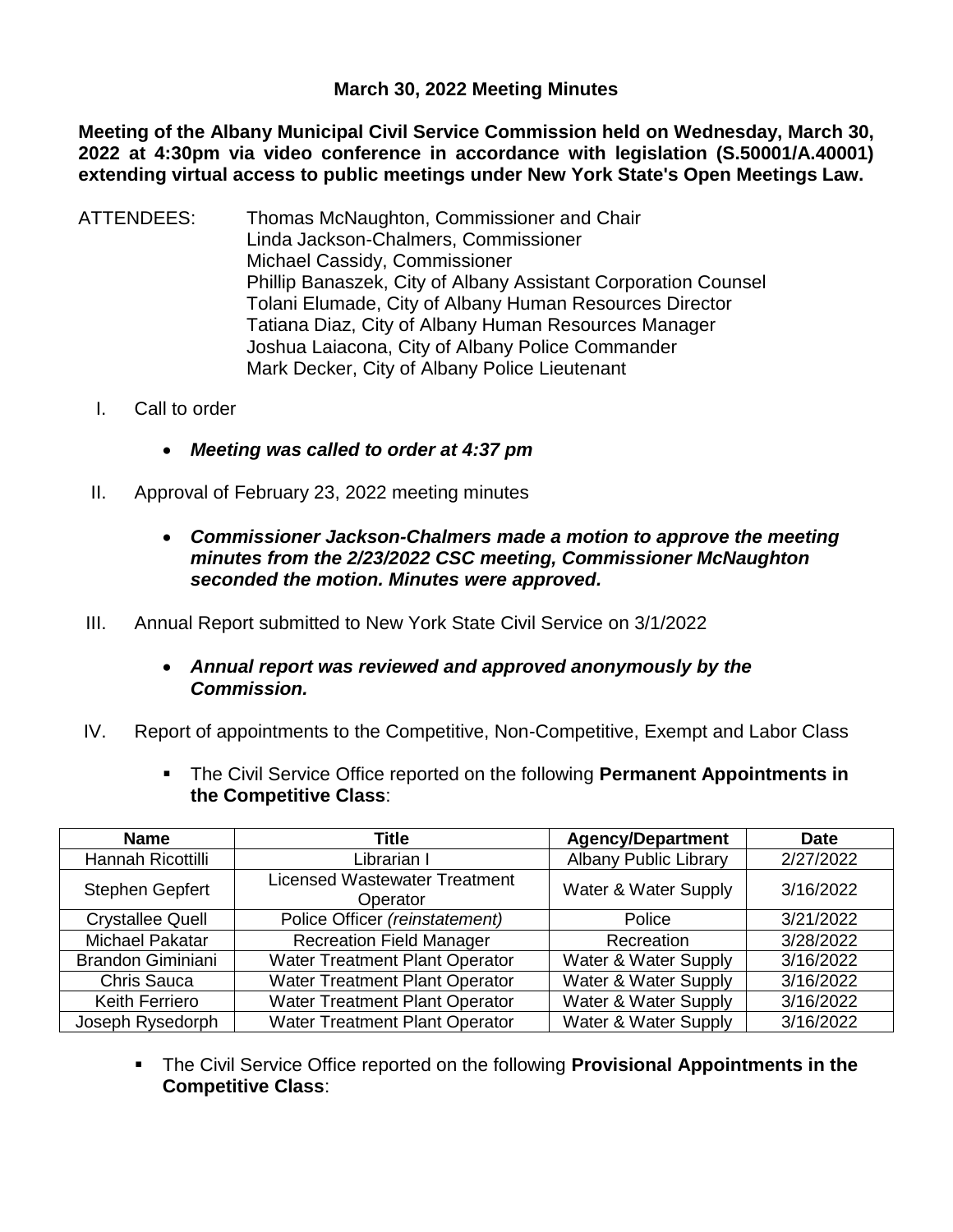City of Albany Municipal Civil Service Commission March 30, 2022 Meeting Agenda

| <b>Name</b>             | <b>Title</b>                                      | <b>Agency/Department</b>               | <b>Date</b> |
|-------------------------|---------------------------------------------------|----------------------------------------|-------------|
| <b>Krunal Tailor</b>    | <b>Account Clerk II</b>                           | <b>Albany Public Library</b>           | 2/27/2022   |
| Carolyn Terpstra        | Accountant                                        | <b>Treasurer's Office</b>              | 3/14/2022   |
| Amanda Martinez         | Administrative Assistant                          | Recreation                             | 2/18/2022   |
| Jasmine Higgins         | <b>Community Outreach Coordinator</b>             | Mayor's Office                         | 3/16/2022   |
| <b>Brian Diamond</b>    | Deputy Purchasing Director                        | Admin. Services                        | 3/14/2022   |
| Adam Stump              | Director of Finance                               | <b>Albany Public Library</b>           | 2/27/2022   |
| <b>Timothy Doherty</b>  | Director of Programs & Support<br><b>Services</b> | <b>Albany Housing</b><br>Authority     | 3/07/2022   |
| <b>Shamichael Cowan</b> | Human Resources Generalist I                      | <b>Administrative Services</b>         | 3/07/2022   |
| <b>Adriana Sutton</b>   | Human Resources Generalist II                     | <b>Administrative Services</b>         | 3/28/2022   |
| Julia Harman Brown      | <b>Keyboard Specialist</b>                        | Albany Housing<br>Authority            | 2/16/2022   |
| Felix Santiago          | Maintenance Aide                                  | Albany Housing<br>Authority            | 3/02/2022   |
| Sara Chaudari           | Director of Payroll Administration                | <b>Administrative Services</b>         | 3/28/2022   |
| Nicholas Poleto         | <b>Risk Assessor</b>                              | <b>Albany Community</b><br>Development | 1/31/2022   |
| Daniel Morettoni        | <b>Risk Assessor</b>                              | <b>Albany Community</b><br>Development | 1/31/2022   |
| <b>Nathaniel West</b>   | <b>Sanitation Equipment Operator</b>              | <b>General Services</b>                | 3/10/2022   |
| <b>Robert Wilsey</b>    | <b>Sanitation Equipment Operator</b>              | <b>General Services</b>                | 3/10/2022   |

 The Civil Service Office reported on the following **Non-Competitive Class** appointments:

| <b>Name</b>               | <b>Title</b>                       | <b>Agency/Department</b> | <b>Date</b> |
|---------------------------|------------------------------------|--------------------------|-------------|
| Victoria Ruiz             | <b>Building Maintenance Worker</b> | Recreation               | 3/11/2022   |
| Tyrone Hedgepeth          | <b>Equipment Operator II</b>       | <b>General Services</b>  | 3/10/2022   |
| <b>Kenneith Carter</b>    | <b>Equipment Operator II</b>       | <b>General Services</b>  | 3/10/2022   |
| Nijee Rice Jones          | Laborer I                          | <b>General Services</b>  | 2/15/2022   |
| Waychard Robinson         | Laborer I                          | <b>General Services</b>  | 3/10/2022   |
| Stephen Putnam            | Laborer I                          | <b>General Services</b>  | 3/10/2022   |
| Justin Barcomb            | Laborer I                          | <b>General Services</b>  | 3/10/2022   |
| <b>Cameron Holloway</b>   | Laborer I                          | <b>General Services</b>  | 3/10/2022   |
| <b>Ricardo Pearce</b>     | Laborer I                          | <b>General Services</b>  | 3/10/2022   |
| <b>Michael Charleston</b> | Laborer I                          | <b>General Services</b>  | 3/24/2022   |
| <b>Randy Russel</b>       | Laborer I                          | <b>General Services</b>  | 3/24/2022   |
| Dante Lewis               | <b>Sanitation Worker</b>           | <b>General Services</b>  | 2/17/2022   |
| David Jones               | <b>Sanitation Worker</b>           | <b>General Services</b>  | 2/17/2022   |
| <b>William McClinton</b>  | <b>Sanitation Worker</b>           | <b>General Services</b>  | 3/10/2022   |
| <b>Tyler Westervelt</b>   | <b>Sanitation Worker</b>           | <b>General Services</b>  | 3/10/2022   |
| <b>Austin Ferrandino</b>  | <b>Sanitation Worker</b>           | <b>General Services</b>  | 3/10/2022   |
| Anthony Bianchino         | <b>Sanitation Worker</b>           | <b>General Services</b>  | 3/10/2022   |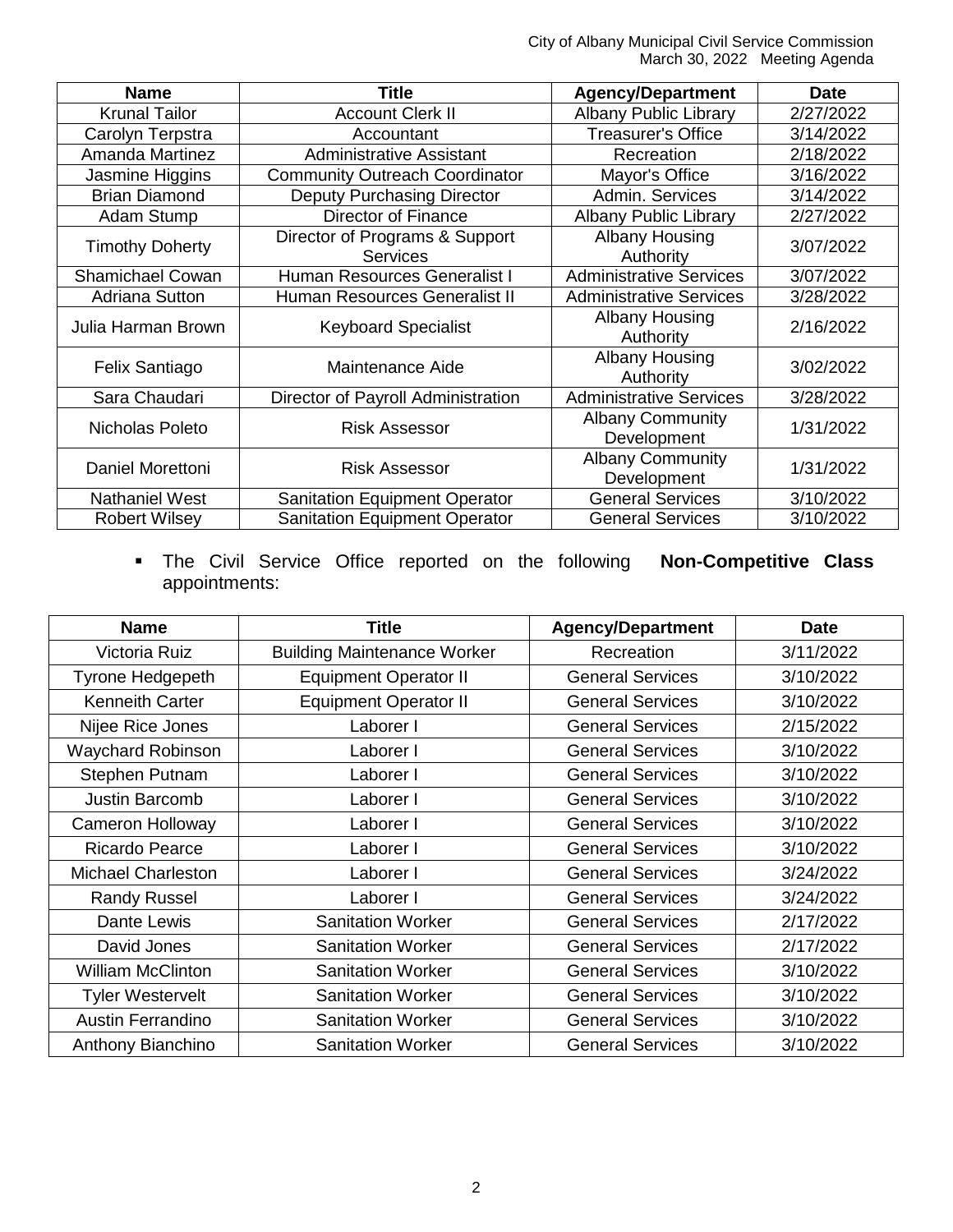The Civil Service Office reported on the following **Labor Class** appointments:

| Name            | Гitle              | <b>Agency/Department</b> | Date     |
|-----------------|--------------------|--------------------------|----------|
| Tasha<br>Rivers | Aide<br>Recreation | <i>secreation</i>        | 3/5/2022 |

- V. Creation of New Job Specifications
	- Senior Laborer (Albany Parking Authority)
	- *Commissioner McNaughton moved to approve the new job specification, motion was seconded by Commissioner Jackson-Chalmers. New job specification approved.*
- VI. Amendment of Job Specifications
	- Assessment Aide
	- Data Analyst
	- *Commissioner McNaughton moved to approve the job specifications amendments, motion was seconded by Commissioner Jackson-Chalmers. Job specification amendments approved.*
- VII. Police Officer list #63-027 Non-Selections
	- **Failed Physical Agility** 
		- o James McKeever
	- **Candidates deferring:** 
		- o Dioris Lajara
		- o Clyde Welsh
	- Candidates to submit for Disqualification after Background Investigation and Interview
		- $\circ$  Civil Service Law 50(4)(e) who have been dismissed from a permanent position in the public for incompetency or misconduct:

| <b>INITIALS</b> |  |
|-----------------|--|
|                 |  |

o City of Albany Local Civil Service Rule IX (1) Disqualification- Lacking Good Moral Character:

| <b>INITIALS</b> |  |
|-----------------|--|
| RP              |  |
| MP              |  |
| NC.             |  |